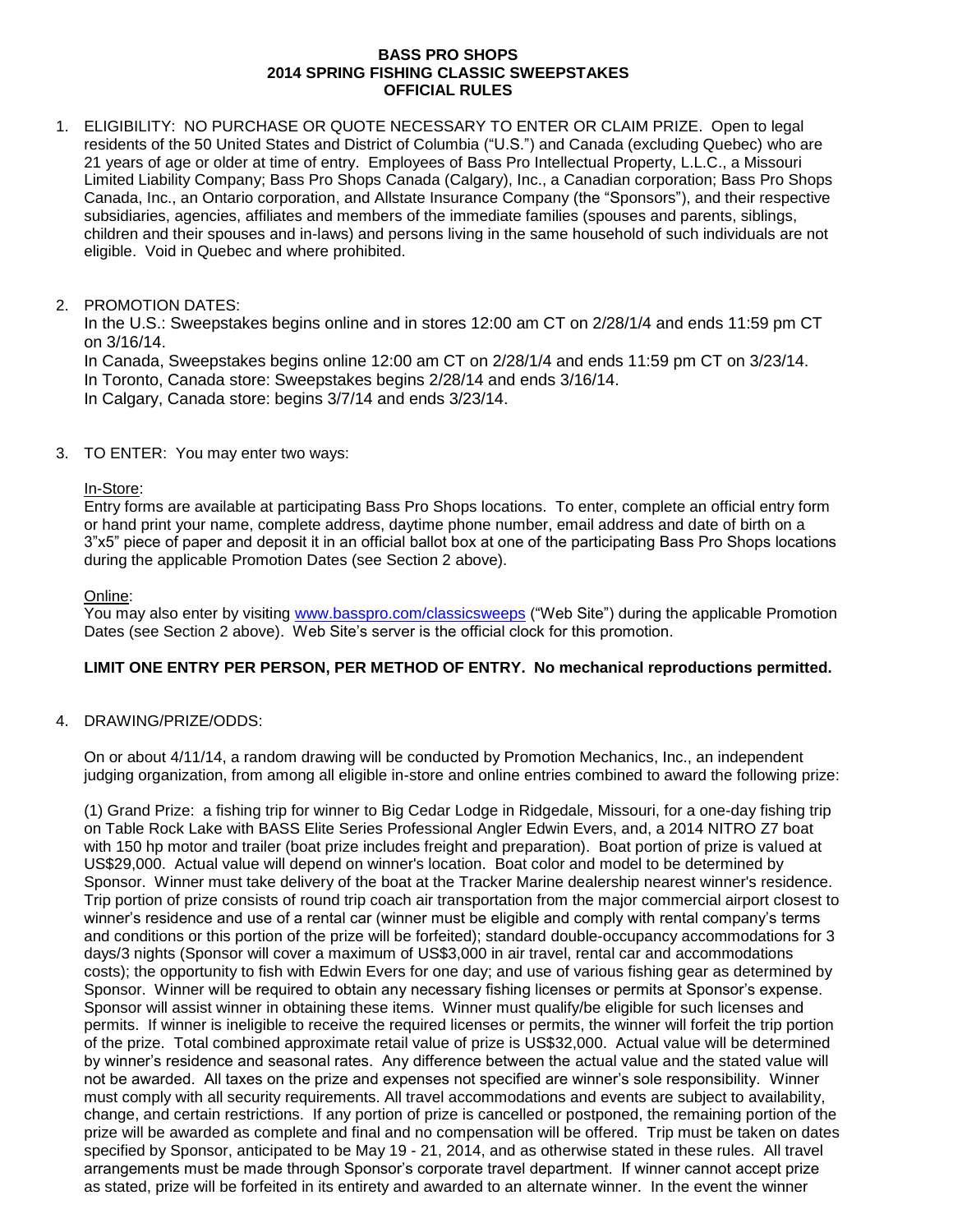engages in behavior that (as determined by Sponsor in its sole discretion) is obnoxious or threatening, illegal, unsafe or that is intended to annoy, abuse, threaten or harass any other person, Sponsor reserves the right to terminate the trip or other applicable experience early, in whole or in part, and send the winner home with no further compensation.

Winners will be notified by telephone and/or mail at Sponsor's sole discretion. Canadian residents, in order to win, must first correctly answer a series of mathematical skill testing questions. Odds of winning will be determined by the number of eligible entries received overall.

- 5. GENERAL: Taxes on prize and expenses not specified, including sales and income tax, and vehicle license, title and registration fees, delivery fees and insurance, as well as transportation to and from the departure airport, are the sole responsibility of winner. By participating, entrants agree (a) to these rules and decisions of judges which shall be final in all respects; (b) to release and hold harmless Sponsor, its subsidiaries, affiliates and agencies, and their respective directors, officers, employees, agents and representatives (the "Releasees") from any and all claims, demands, costs, expenses, liability, losses or damages of any kind resulting from their participation in the promotion or their acceptance, use or misuse of a prize, including liability for personal injury or death; (c) if a winner, to the use by any of the Releasees of name and/or photograph for advertising and publicity purposes without compensation (unless prohibited by law) and to execute specific consent to such use if asked to do so, and to the announcement of their name, city and state; and (d) that Sponsor and its agents have not made any representation, warranty or guaranty, in whole or in part, in law or in fact, relative to the prize. Winner may be required to complete an affidavit or declaration of eligibility and liability release and (where legal) a publicity release, and W9 Form, which must be returned within the time period specified by Sponsor or an alternate winner may be selected. The value of the prize will be taxable to prize winner as income if the winner is a U.S. resident.Return of any prize/prize notification as undeliverable may result in disqualification of winner and selection of an alternate winner. Winner is responsible for all required travel documents and any travel insurance. Once travel documents are issued, travel arrangements may not be changed without the approval of Sponsor, which may be withheld for any reason whatsoever. Releasees are not responsible and shall not be liable for: (a) any telephone, electronic, hardware or software program, network, Internet or computer malfunctions, failures, or difficulties of any kind, including without limitation, server malfunction or by any human error which may occur in the processing of entries; (b) failed, incomplete, garbled or delayed computer transmissions; (c) late, lost, illegible, postage-due, incomplete, damaged or misdirected entries or mail; and (d) any condition caused by events that may cause the promotion to be disrupted or corrupted. Sponsor reserves the right in its sole discretion to cancel or suspend the sweepstakes or any portion thereof should viruses, bugs, or other causes corrupt the administration, security or proper play of the promotion; in which case prize will be awarded via a random drawing from among all eligible entries received prior to cancellation. In case of dispute, entries will be declared made by the authorized account holder of the email address used to participate at the time of entry. "Authorized account holder" is defined as the natural person who is assigned to an email address by an Internet access provider, online service provider, or other organization (e.g. business, educational institution, etc.) that is responsible for assigning email address for the domain associated with the submitted email address. CAUTION: ANY ATTEMPT BY AN ENTRANT TO DELIBERATELY DAMAGE ANY WEB SITE OR UNDERMINE THE LEGITIMATE OPERATION OF THE PROMOTION MAY BE A VIOLATION OF CRIMINAL AND CIVIL LAWS AND SHOULD SUCH AN ATTEMPT BE MADE, SPONSOR RESERVES THE RIGHT TO SEEK DAMAGES FROM ANY SUCH PERSON TO THE FULLEST EXTENT PERMITTED BY LAW. In no event will Sponsor, its subsidiaries, affiliates and agencies, and their respective directors, officers, employees, agents and representatives be responsible or liable for any damages or losses of any kind, including direct, indirect, incidental, consequential or punitive damages arising out of your access to and use of the internet site [www.basspro.com/classicsweeps](../../../../../../Documents%20and%20Settings/laedwards/Local%20Settings/Temporary%20Internet%20Files/Content.Outlook/HJGI7AZX/www.basspro.com/classicsweeps) or other sites promoting the sweepstakes or the downloading from and/or printing material downloaded from said sites. Without limiting the foregoing, everything on this site is provided "as is" without warranty of any kind, either expressed or implied, including but not limited to, the implied warranties of merchantability, fitness for a particular purpose or non-infringement. Information submitted with an entry is subject to the Privacy Policy stated on the Web Site. Entries become the property of Sponsor. No prize transfer. No prize substitution except at Sponsor's sole discretion.
- 6. ARBITRATION/CHOICE OF LAW: Except where prohibited, entrants agree that (a) any and all disputes, claims, and causes of action arising out of or connected with this promotion, or any prize awarded, or the determination of the winners, shall be resolved individually, without resort to any form of class action, and exclusively by arbitration pursuant to the Rules of the American Arbitration Association, then effective, in Greene County, Missouri, (b) any and all claims, judgements and awards shall be limited to actual out-ofpocket costs incurred, including costs associated with entering this promotion but in no event attorneys' fees; and (c) under no circumstances will entrant will be permitted to obtain awards for and entrant hereby waives all rights to claim punitive, incidental and consequential damages and any other damages (other than for actual out-of-pocket expenses), and any and all rights to have damages multiplied or otherwise increased. All